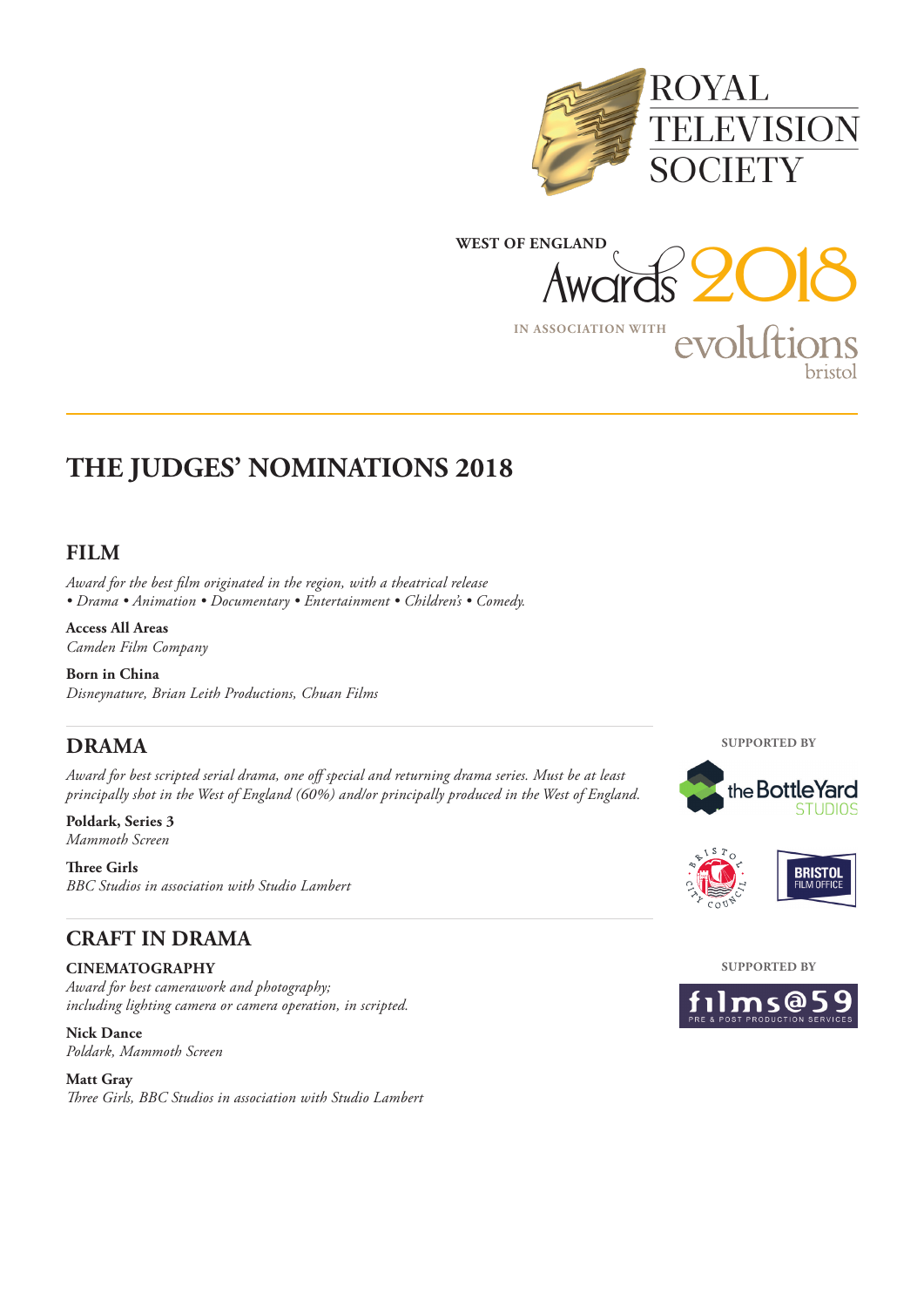

#### **SOUND**

*Award for best use of sound including sound design, recording and dubbing, in scripted. For individuals and teams.*

**Owen Shirley, Andrew Wilson, Scott Hazell, Dave Mackie** *Breakdown, Dave Mackie Productions*

**Ronald Bailey and team** *Poldark Series 3, Mammoth Screen*

**Ian Bown, James Burchill, Richard Hinton, Graham Wild** *Prime Suspect 1973, Films at 59*

#### **EDITING**

*Award for best editing of a programme or series, in scripted.*

**Una Ni Dhonghaile** *Three Girls, BBC Studios in association with Studio Lambert*

**Jo Smyth** *Poldark Series 3, Mammoth Screen* 

#### **DIRECTOR**

*Award for Best Director or Producer of a Programme or Series, in scripted.*

**Philippa Lowthorpe** *Three Girls, BBC Studios in association with Studio Lambert*

**Bryn Higgins** *Access All Areas, Camden Film Company*

**Joss Agnew** *Poldark Series 3, Mammoth Screen*

### **TALENT**

#### **NEW ON SCREEN TALENT**

*Award for exceptional promise in a production Presenter • Journalist • Show Host • Interviewer • Commentator*

**Steve Brown** *Countryfile, BBC Studios Unscripted Productions*

**Kate Grey** *Invented in the West Country, Grace Productions*

**Gillian Burke**  *Springwatch/Autumnwatch, BBC Studios The Natural History Unit*

## **Rosie Benn**

*See Hear on Tour, BBC Studios Unscripted Productions*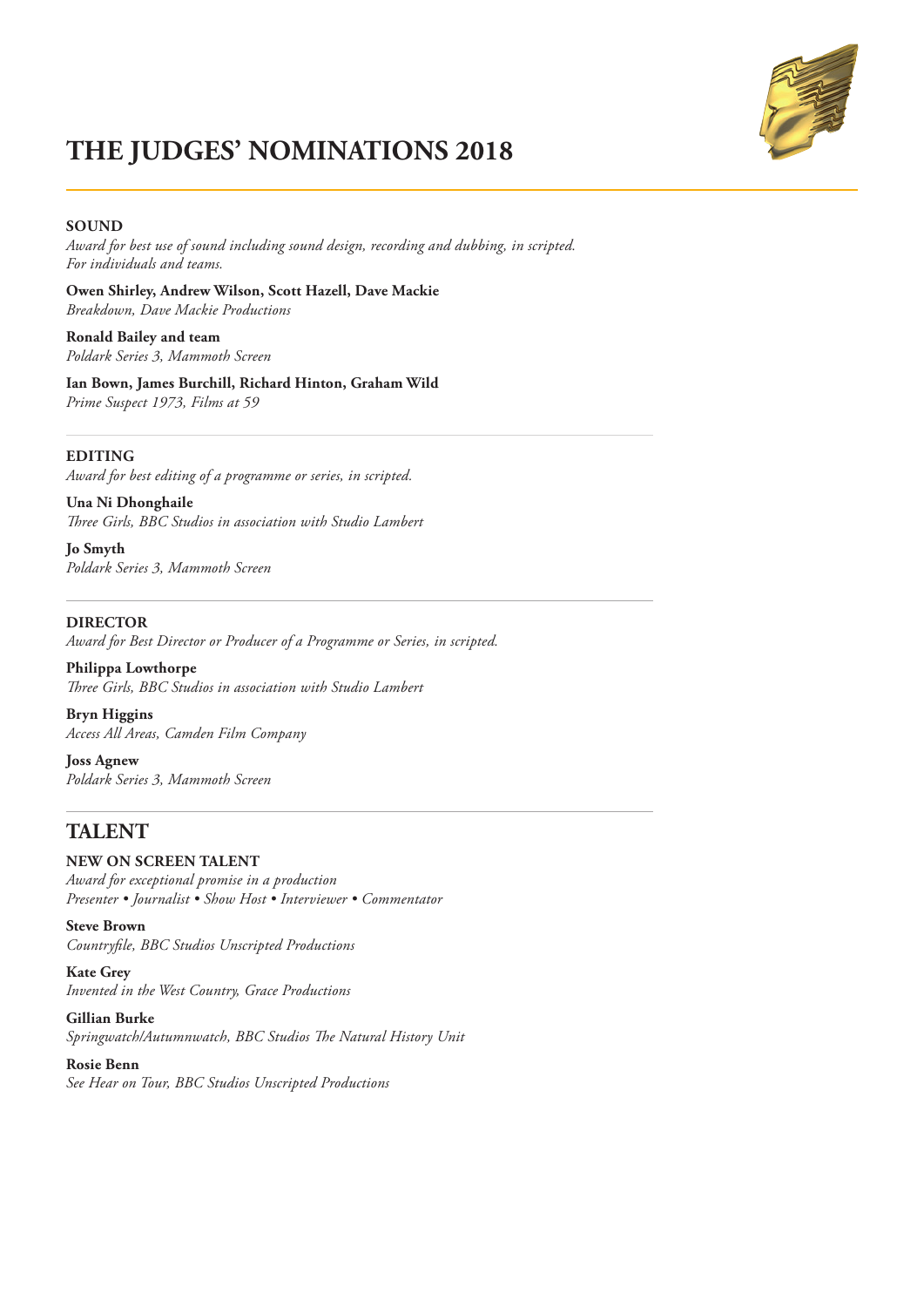### **ON SCREEN TALENT**

*Award for outstanding on-screen talent featured in a production Presenter • Journalist • Show Host • Interviewer • Commentator*

**Andrew Marr** *Andrew Marr: My Brain and Me, Icon Films*

**Steve Le Fevre** *Crunch the Week, Made in Bristol TV*

**Sir Andrew Motion**  *Philip Larkin by Andrew Motion, Icon Films*

**Patrick Aryee** *Dogs: An Amazing Animal Family, Offspring Films*

### **'FLYING FUTURES' TALENT AWARD**

*This Award recognises outstanding emerging talent in any part of the behind-the-camera production process in-cluding Research, Production Management, Producing, Development, across all genres.*

**Sadie Coles** *BBC Studios The Natural History Unit*

**Ellen Pearson** *Lawless, Calling the Shots*

**Natasha Price** *The Ship, Calling the Shots*

**Hugo Pettitt** *Drugsland, BBC Studios Unscripted Productions*

## **PRODUCTION**

### **NATURAL HISTORY PROGRAMME OR SERIES**

*Award for excellence in the production of Natural History Programme or Series* 

**Monkeys: An Amazing Animal Family** *Offspring Films*

**Spy in the Wild** *John Downer Productions for BBC, PBS and THIRTEEN Productions LLC*

**Blue Planet II** *BBC Studios The Natural History Unit*

**Rise of the Warrior Apes** *Keo West*





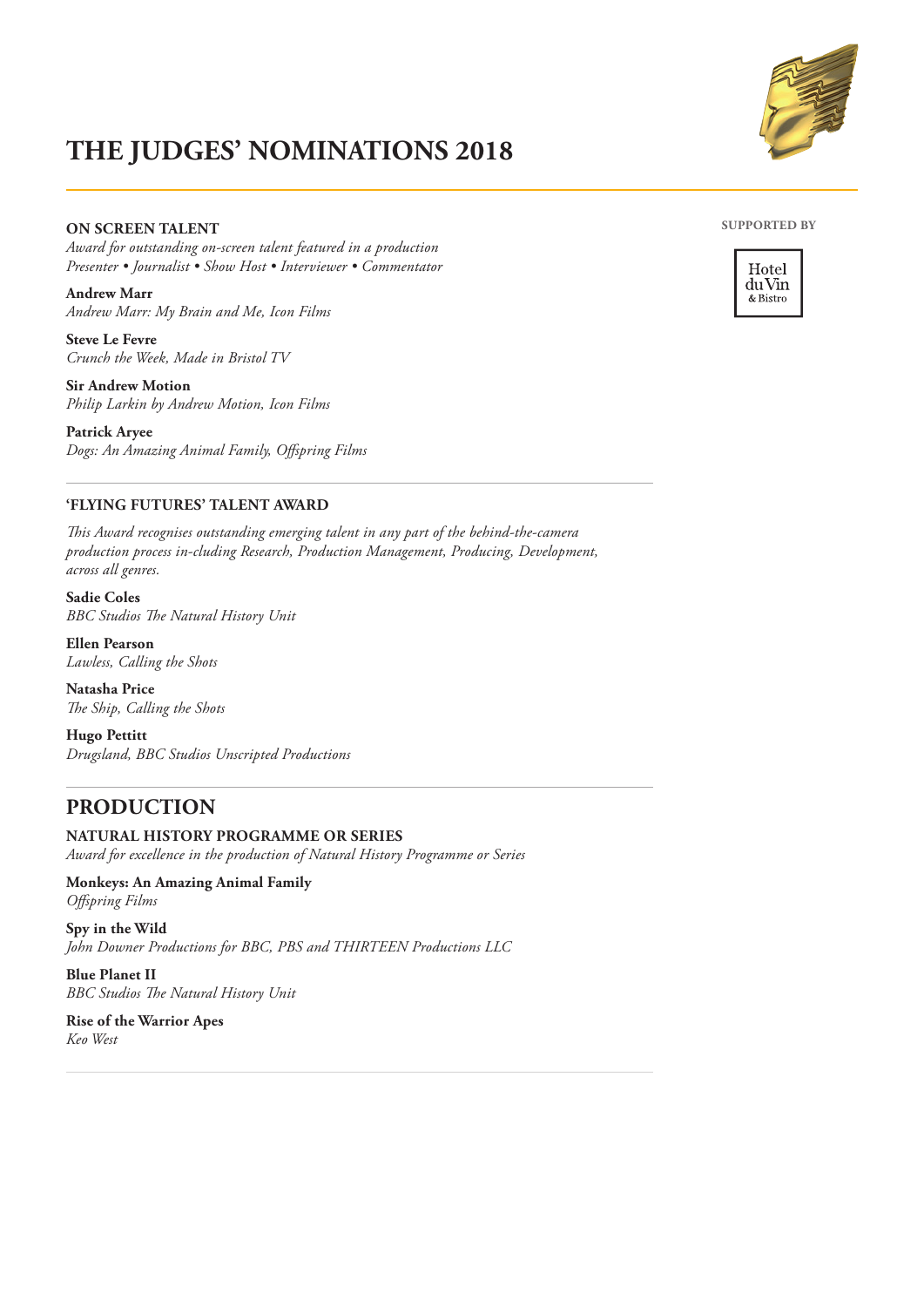

#### **FACTUAL PROGRAMME OR SERIES**

*Award for excellence in the production of Factual Programme or Series including Popular and Specialist Factual ; Science • Religion • History • Adventure • Arts* 

**Mind over Marathon** *BBC Studios Unscripted Productions*

**Without Limits: Vietnam** *BBC Studios Unscripted Productions*

**WWII's Great Escapes: The Freedom Trails** *Seadog TV and Film Production*

**Antiques Roadshow - Holocaust Memorial Special** *BBC Studios Unscripted Productions*

### **DOCUMENTARY PROGRAMME OR SERIES**

*Award for excellence in the production of Documentary Programme or Series for UK or International Broadcast* 

**British Workers Wanted** *Drummer TV*

**Extreme Wives with Kate Humble** *BBC Studios Unscripted Productions*

**Drugsland** *BBC Studios Unscripted Productions*

**Philip Larkin by Andrew Motion** *Icon Films*

#### **FACTUAL ENTERTAINMENT PROGRAMME OR SERIES**

*Award for excellence in the production of Features and Factual Entertainment Programme or Series including • Lifestyle • Entertainment • Food and Drink* 

**Craft if Yourself** *RDF West*

**DIY SOS: The Big Build: Isle of Sheppey** *BBC Studios Unscripted Productions*

**Nadiya's British Food Adventure** *BBC Studios Unscripted Productions*

#### **CHILDREN'S PROGRAMME OR SERIES**

*Award for excellence in the production of Factual & Entertainment Programme or Series, produced for the children's audience and broadcast during children's airtime* 

**The Zoo** *BBC Studios The Natural History Unit*

**My Life: New Boys in Town** *Drummer TV*

**Ice Stars Series 3** *Drummer TV*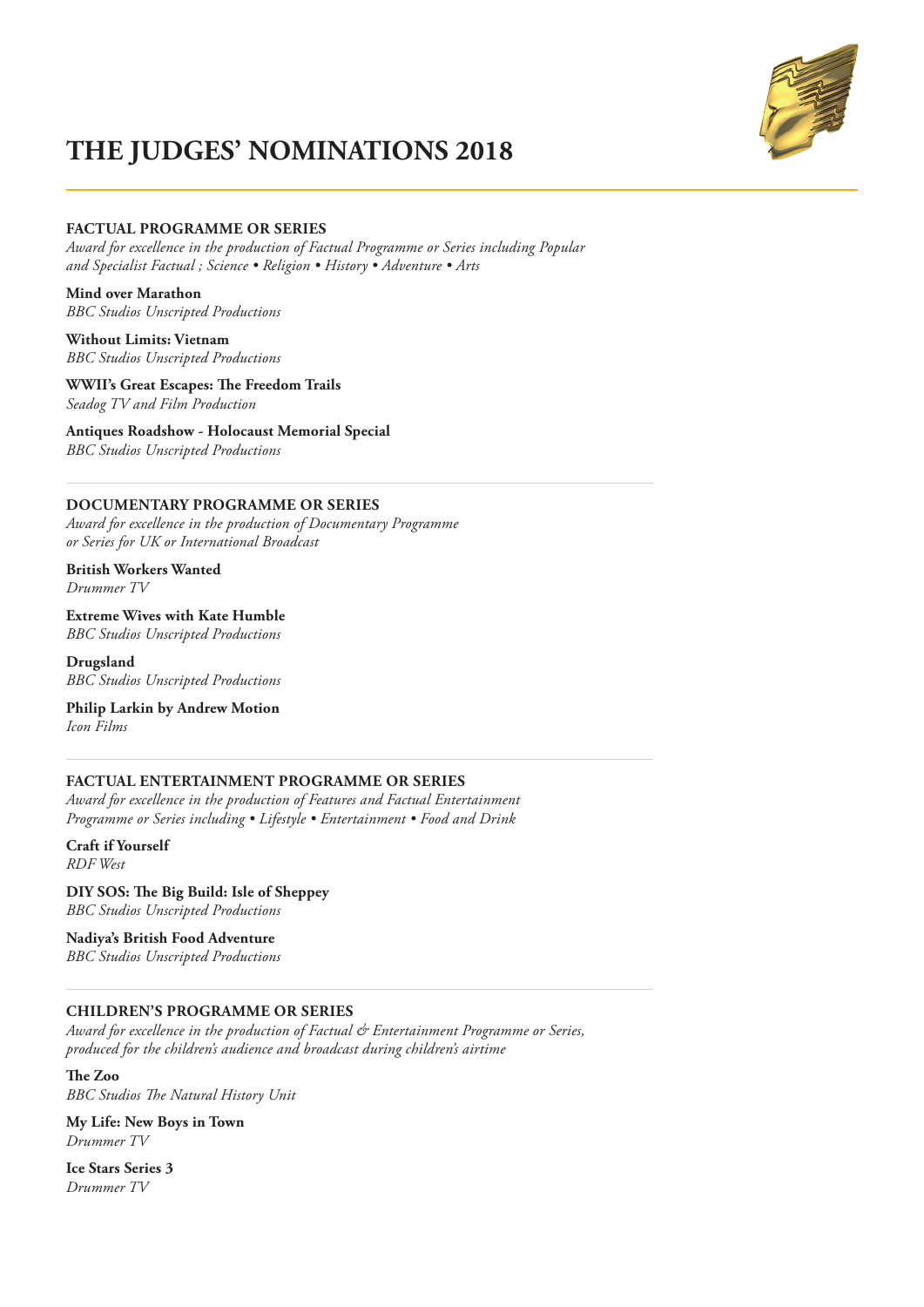### **ANIMATION**

*Award for the best animated Programme or Series, for broadcast on any platform.* 

**Morph 'Magic Doors'** *Aardman Animations*

**GOSH Genome Sequencing Film** *Wonky*

#### **SHORT**

*Award for short form content broadcast on any platform, 20 minutes max, non scripted and scripted singles, series or insert into a longer single, for example, The One Show inserts.* 

**My Life: Oi Are you Ready for This?**  *Drummer TV*

**Check the Label** *Calling the Shots*

**The Brighton Kop** *Reuben Armstrong*

**Spaghetti Legs** *Calling the Shots*

## **DIGITAL MEDIA**

#### **DIGITAL CREATIVITY**

*Award for outstanding innovation and creativity in digital content broadcast on any platform or combination of platforms - digital content submitted has to have a connection to a TV channel/strand or genre.* 

**Wonderful You VR** *BDH Immersive*

**CBeebies Story Time - Attenborough's Adventures** *BBC Studios, The Natural History Unit*

**Magritte VR** *BDH Immersive*

## **CRAFT**

**DIRECTOR**  *Award for Best Director or Producer of a Programme or Series, in non scripted.* 

**Orla Doherty, Blue Planet II: The Deep** *BBC Studios The Natural History Unit*

**Sacha Mirzoeff, Drugsland** *BBC Studios Unscripted Productions*

**James Reed, Rise of the Warrior Apes** *Keo West*

**SUPPORTED BY BBC STUDIOS UNSCRIPTED PRODUCTIONS**





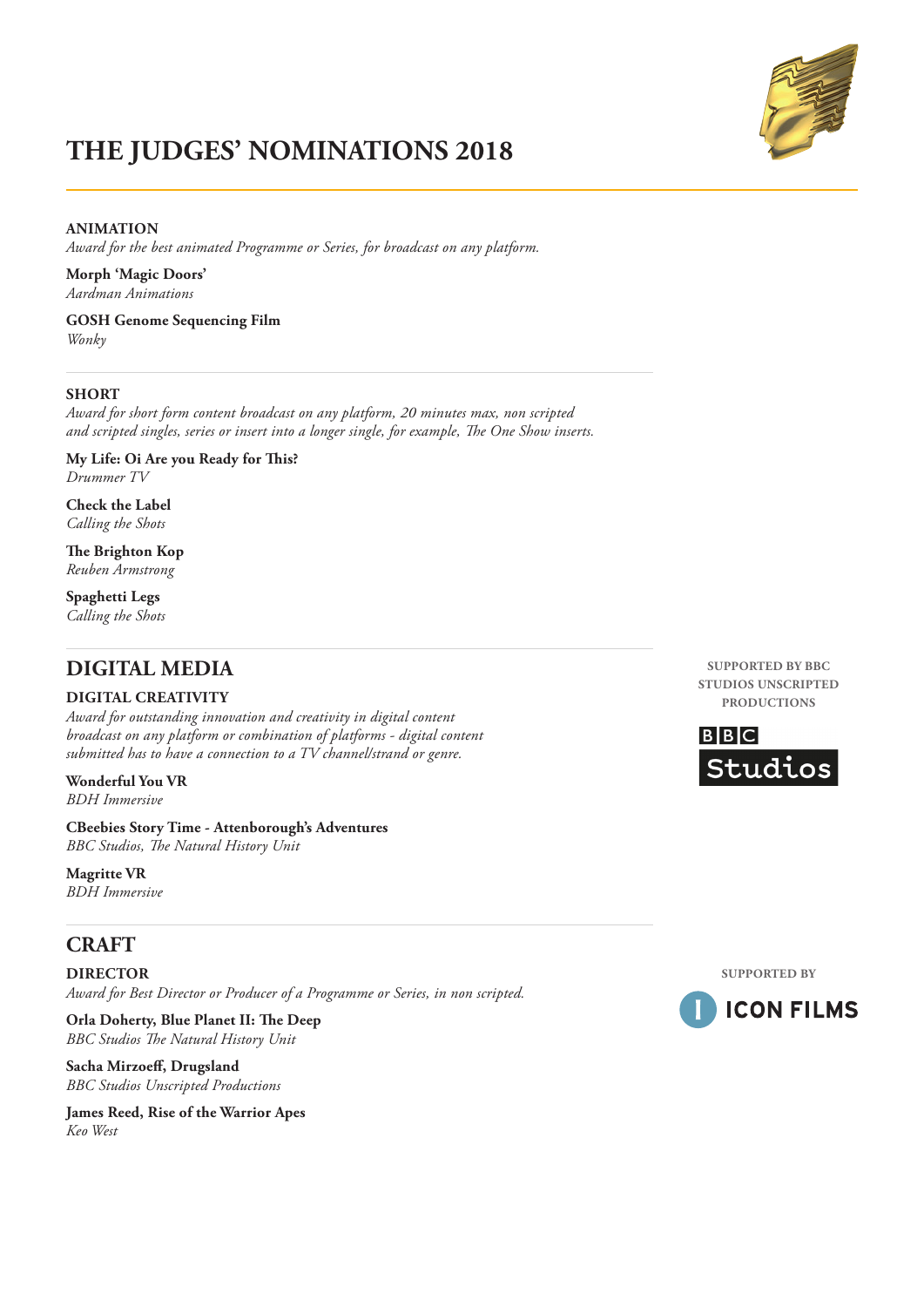

#### **CINEMATOGRAPHY**

*Award for best camerawork and photography; including lighting camera or camera operation, in non scripted.* 

**Blue Planet II Camera Team, Blue Planet II: One Ocean** *BBC Studios, The Natural History Unit*

**Xavier Alford, Bart Corpe, Aodh Breathnach, Drugsland** *BBC Studios Unscripted Productions*

**Jonathan Jones, Wild Tales from the Village** *BBC Studios The Natural History Unit*

**John Shier, Stuart Dunn, Alistair MacEwen, Mountains: Life at the Extreme** *BBC Studios The Natural History Unit*

#### **SOUND**

*Award for best use of sound including sound design, recording and dubbing, in non scripted.* 

**Graham Wild, Kate Hopkins, Tim Owen, Blue Planet II** *BBC Studios The Natural History Unit*

**Graham Wild, David Yapp, H is for Hawk: A New Chapter** *Mike Birkhead Associates*

**Richard Lambert, Ian Bown, Richard Hinton, Films at 59 for Monkeys: An Amazing Animal Family** *Offspring Films* 

**Chris Domaille, George Fry, Richard Hinton, Films at 59 for Wild Tales from the Village** *BBC Studios, The Natural History Unit*

#### **COMPOSER**

*Award for best composition of original music, across all genres.* 

**Natalie Holt, Three Girls** *BBC Studios in association with Studio Lambert*

**Timo Baker, Wonderful You** *BDH Immersive*

**Anne Dudley, Poldark Series 3** *Mammoth Screen*

**Will Goodchild, Rise of the Warrior Apes** *Keo West*

**DESIGN: PROGRAMME CONTENT AND VFX**  *Award for best visual effects, animation, CGI or content graphics.* 

**Red Dwarf XII** *axisVFX*

**The Secrets of Your Food** *BDH Creative*